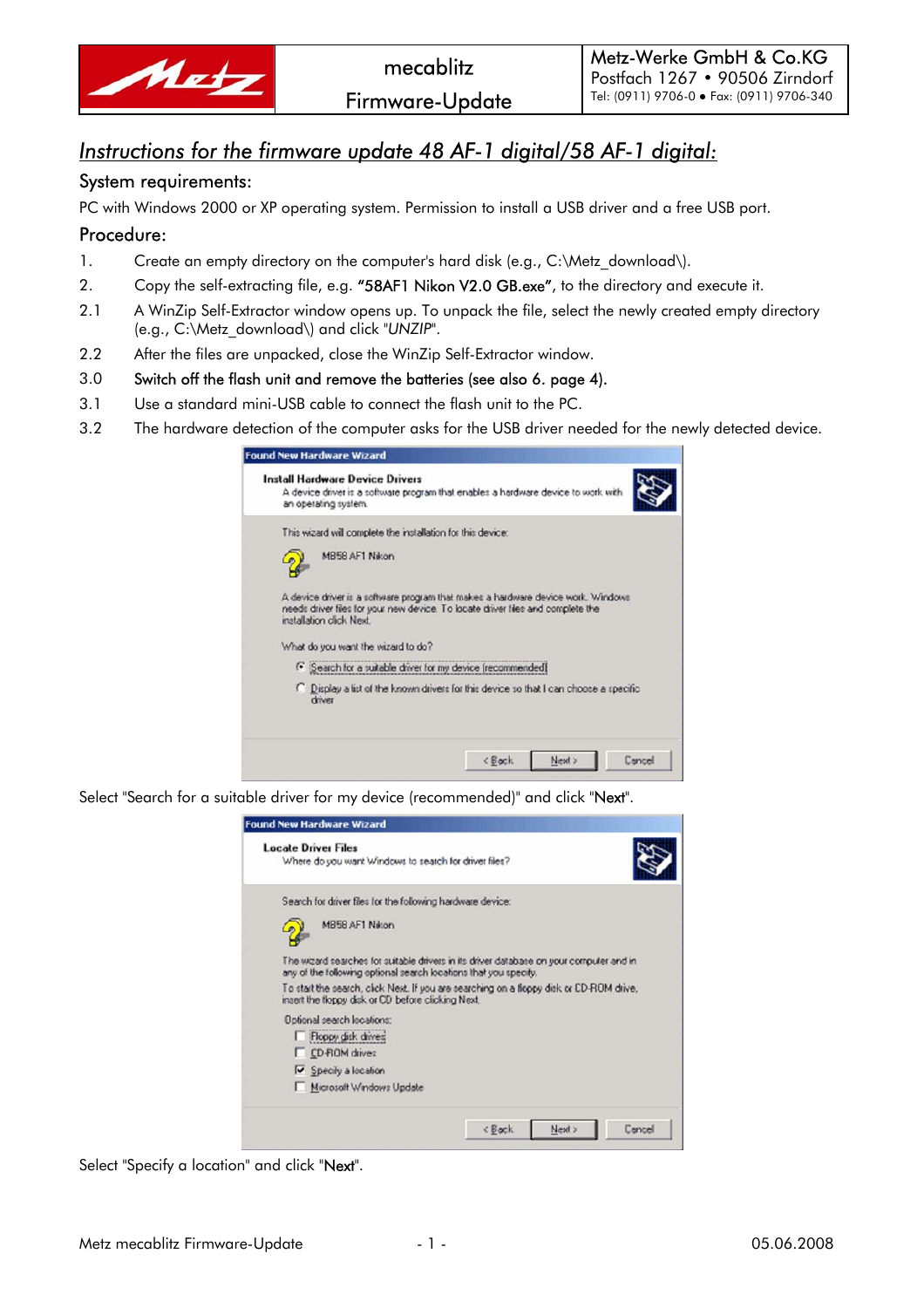

Open the next window with "Browse" in order to select the appropriate driver. These can be found in the subdirectory \MB58AF1\Driver\ in the directory containing the unpacked files, e.g. C:\Metz\_download\.

| <b>Locate File</b>                                      |                                          |                           |   |                | 7x     |
|---------------------------------------------------------|------------------------------------------|---------------------------|---|----------------|--------|
|                                                         | Look in: O Driver                        |                           | ▼ | $\n  CP\n  CP$ |        |
| History<br>Decktop<br>ZО<br>My Documents<br>My Computer | I Clean!<br>FTDIBUS<br><b>B</b> FTDIPORT |                           |   |                |        |
|                                                         | File name:                               | <b>FTDIBUS.INF</b>        |   |                | Open   |
| My Network P                                            | Files of type:                           | Setup Information [".inf] |   |                | Cancel |

Step 1: Select the driver FTDIBUS and click "Open" to return to the hardware wizard. Click "OK" to install the driver.

In the following two windows, click "Next" and then "Finish".



After installing the driver, the hardware detection starts again. The driver "usbport.inf" must be installed in the same way, i.e. the driver installation procedure is repeated. Upon successful completion of the installation, the operating system reports "The new hardware is installed and ready to use".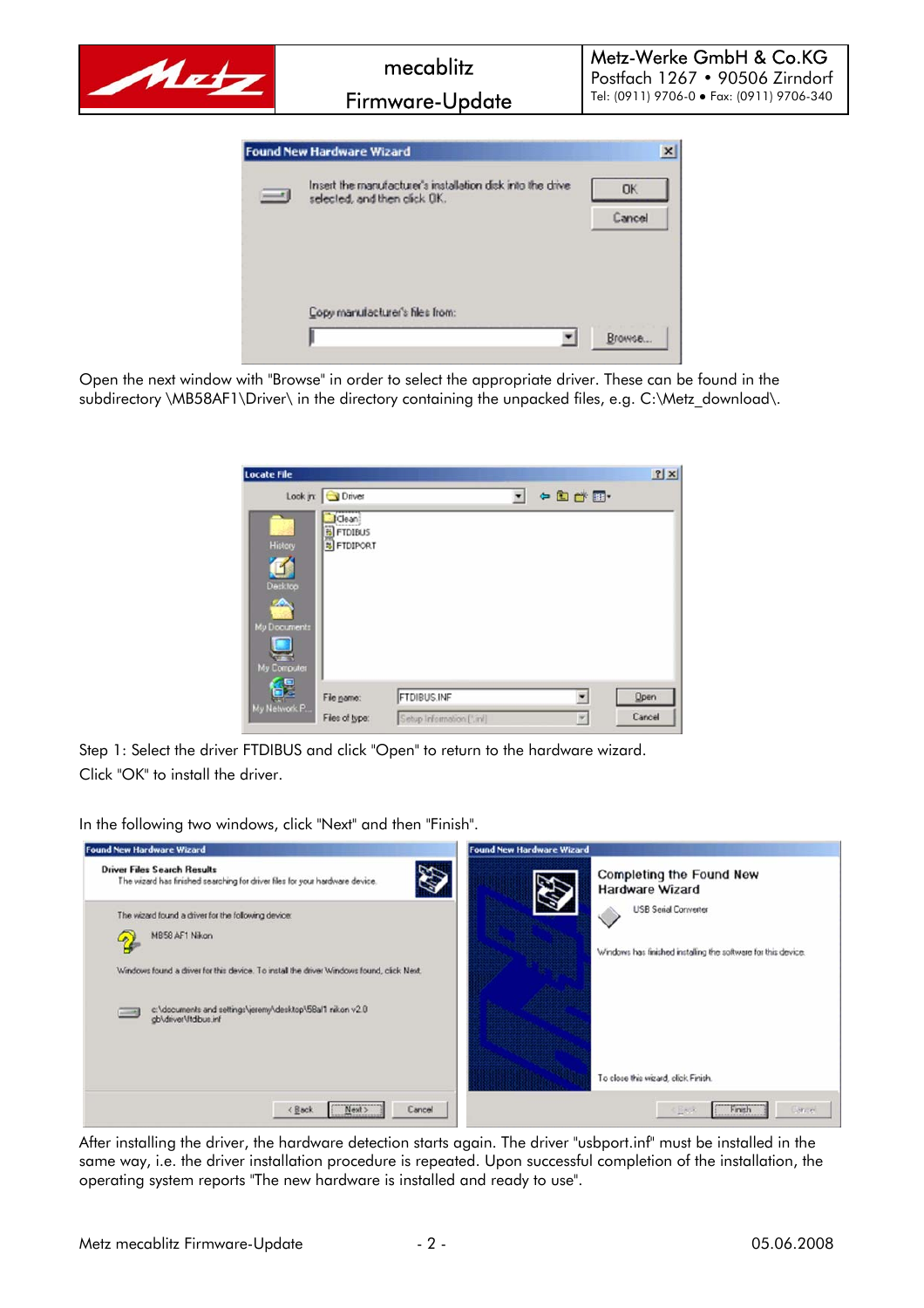

4. Run "FirmwareUpdateGB.exe" (red Metz icon in the directory containing the unpacked files) by doubleclicking it and accept the Terms of Use by clicking "Yes".

| <b>Safety Instructions</b>                                                                                                                                                                                                                                                                                            |  |  |  |  |  |
|-----------------------------------------------------------------------------------------------------------------------------------------------------------------------------------------------------------------------------------------------------------------------------------------------------------------------|--|--|--|--|--|
| Terms of Use                                                                                                                                                                                                                                                                                                          |  |  |  |  |  |
| For software update "Metz mecablitz 58 AF-1 digital" flash units                                                                                                                                                                                                                                                      |  |  |  |  |  |
| Introduction:<br>By clicking the "Yes" button, you conclude an agreement for the use of the<br>"Software update for Metz mecablitz 58 AF-1 digital flash units" (hereinafter<br>referred to as the "Software") with Metz-Werke GmbH & Co KG, Ohmstrasse 55, D-<br>90513 Zirndorf (hereinafter referred to as "Metz"). |  |  |  |  |  |
| The Terms of Use are governed by the following provisions.                                                                                                                                                                                                                                                            |  |  |  |  |  |
| Please read these provisions carefully before you start with the update and use<br>the software.                                                                                                                                                                                                                      |  |  |  |  |  |
|                                                                                                                                                                                                                                                                                                                       |  |  |  |  |  |
| Accept?                                                                                                                                                                                                                                                                                                               |  |  |  |  |  |
| no<br>yes                                                                                                                                                                                                                                                                                                             |  |  |  |  |  |

5. Start the firmware update by clicking "Start".



After the update procedure, you must wait for the data to be checked. The following window opens up:



After the data check, the following window appears: